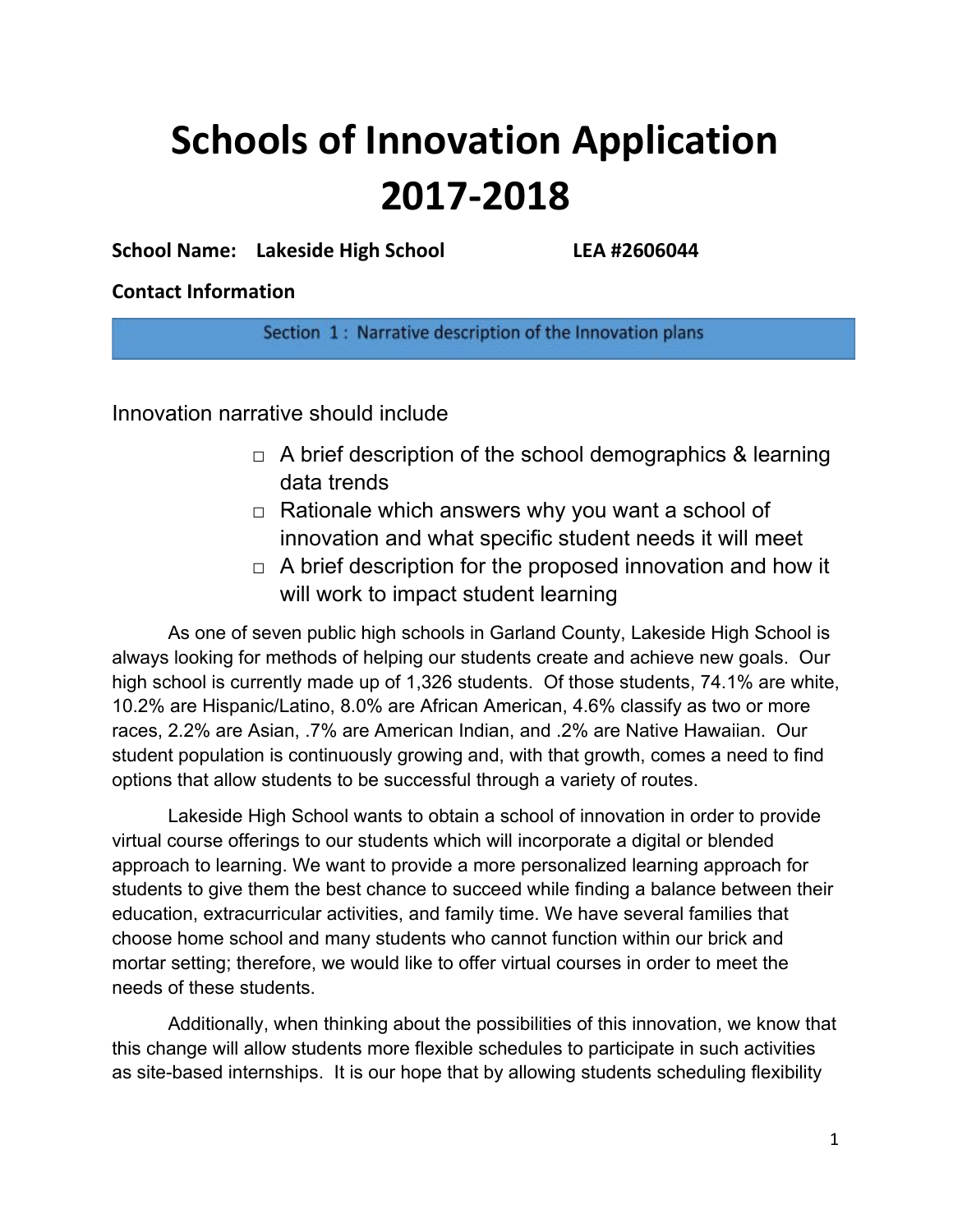we, in turn, will be able to help enable them to be even more successful in college or their career fields after high school.

## **Section 2: General Questions**

## **General Questions**

# **Special Conditions (Check all that apply) (NOTE: This language may change under ESSA)**

- $\Box$  Facilities Distress
- □ Rewards School for Growth
- □ Rewards School for Performance

Link to your School Improvement Plan:

School Rating

- □ A
- $\neg$  B
- □ C
- □ D
- $\neg$  F

Is this a new LEA?

□ Yes

□ No

If Yes, Please Explain

Supports and service organizations assisting your school.

**X** Arkansas Department of Education (ADE)

**X** \_\_ Arkansas Public Resource Center (APSRC)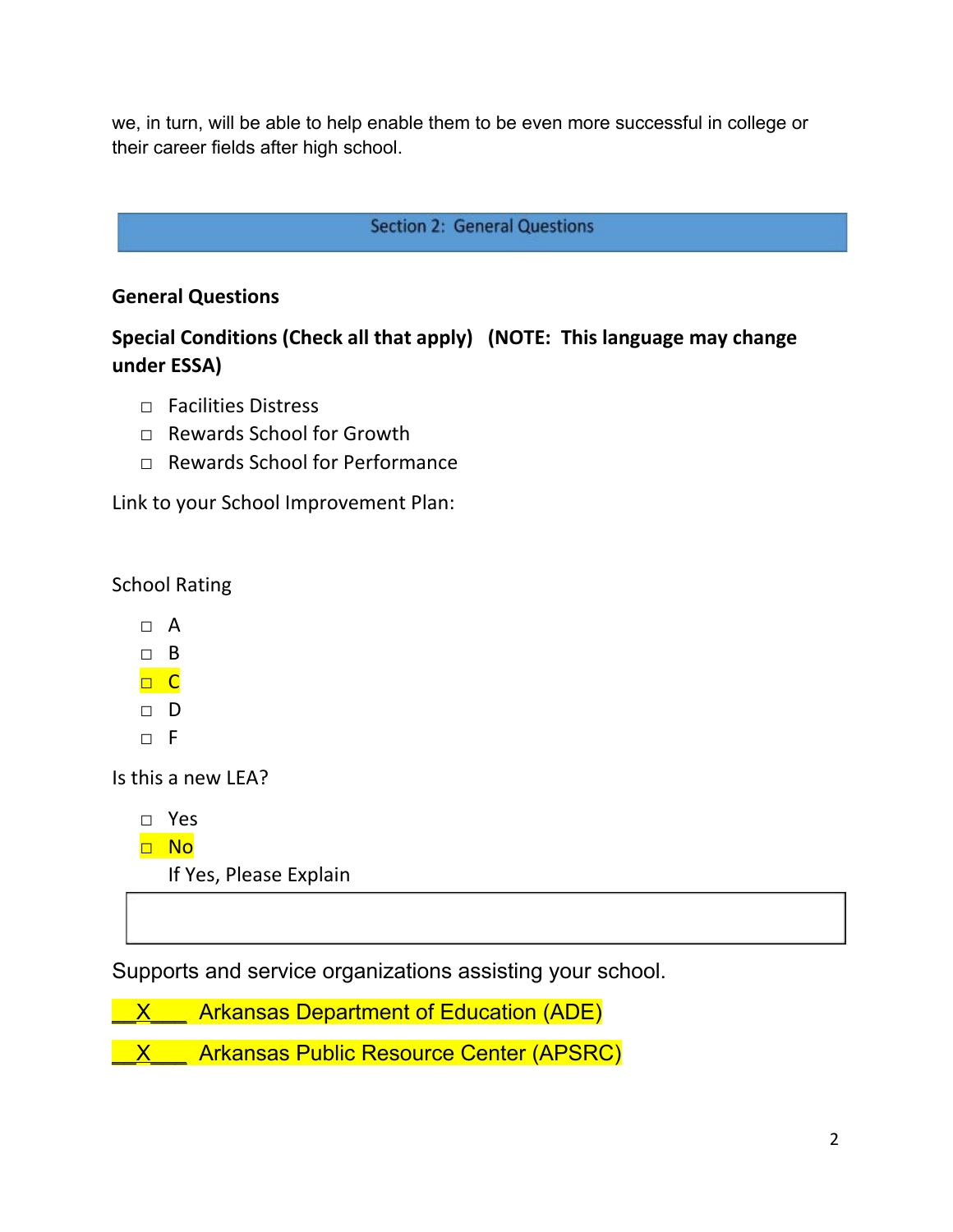**X** Education Renewal Zone (ERZ)

Other -Please list below:

Section 3 Exploring and Learning Prework

 $\overline{\phantom{a}}$  , and the contribution of the contribution of the contribution of the contribution of the contribution of the contribution of the contribution of the contribution of the contribution of the contribution of the

**Exploring and Learning Phase 1**: The work in this section is suggested before completing the School of Innovation Plan and Goals in the application.

| <b>Exploring and Learning Phase 1 Work</b> |                                                                              |  |
|--------------------------------------------|------------------------------------------------------------------------------|--|
| Sept. 2017-Jan 2018                        |                                                                              |  |
| September 26-27                            | • Fall Innovation Summit in September                                        |  |
| September 27, 2017 4:00-5::00              | • Information session for prospective SOI<br>schools on second day of summit |  |
| October 3, 2017                            | Deadline to Submit Intent to Apply<br>$\bullet$                              |  |
| October 11, 2017                           | <b>Attend SOI Application Meeting</b>                                        |  |
|                                            |                                                                              |  |

# **Exploring and Learning Phase 1 Capacity Building up to Submission of Application on February 5, 2018**

What activities have engaged staff and other stakeholders in order to build capacity for innovation?.

Complete the following chart that **details** the professional development plan.

## **Professional Development Plan Part 1— Exploring and Learning Phase 1 learning up to submission of application**

| Date       | <b>Describe Activity</b>    | Number of participants | Roles in School        |
|------------|-----------------------------|------------------------|------------------------|
| 9/27/2017  | Innovation for              |                        | Academic Coach         |
|            | <b>Education Summit</b>     |                        |                        |
| 10/5/2017  | Meeting with                | 6                      | Leadership Team        |
|            | <b>Fayetteville Virtual</b> |                        | (Counselors, Assistant |
|            | <b>Academy Principal</b>    |                        | Principals, Principal) |
| 10/19/2017 | Conference Call with        |                        | Leadership Team        |
|            | Florida Virtual School      |                        | (Counselors, Assistant |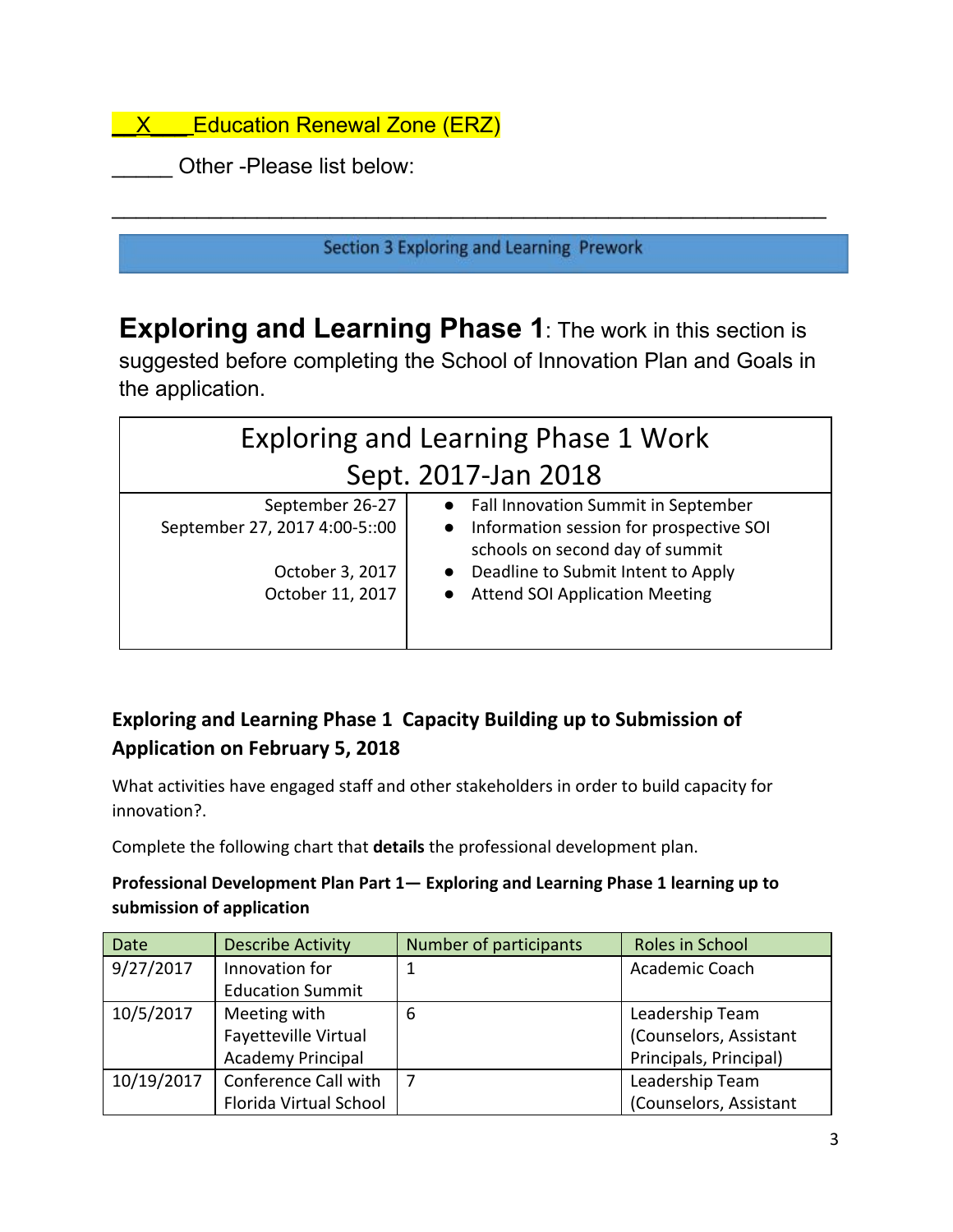|            |                      |   | Principals, Principal,<br>Superintendent) |
|------------|----------------------|---|-------------------------------------------|
| 11/30/2017 | School of Innovation | 6 | (Principals, Assistant                    |
|            | Application          |   | Principal, Academic                       |
|            | Breakdown            |   | Coach, ADE Rep)                           |

## Section 4 : Vision and Mission

The school's **Vision and Mission** will align to the innovative work. Please indicate if your vision and mission are:

new revisited reworded completely revised

If you completed any of the steps above, briefly explain your process and the stakeholders involved

## The school's **Vision** statement

It is the goal of the Lakeside School District to graduate students who

- demonstrate a healthy self-esteem and skills for dealing with peer pressure.
- have developed an understanding and appreciation of the democratic process of government, a love of our country, and respect for law and order.
- have developed a desire for knowledge along with the ability to set goals and adapt to inevitable change.
- have completed a course of study consisting of, but not limited to, proficient academic skills.
- have a basic foundation of academic skills appropriate for their age levels and abilities through a curriculum of reading, writing, arithmetic, and communication skills.
- demonstrate an awareness and knowledge of environmental issues and their impact on local, regional, and global levels.
- have achieved an understanding and appreciation of the fine arts.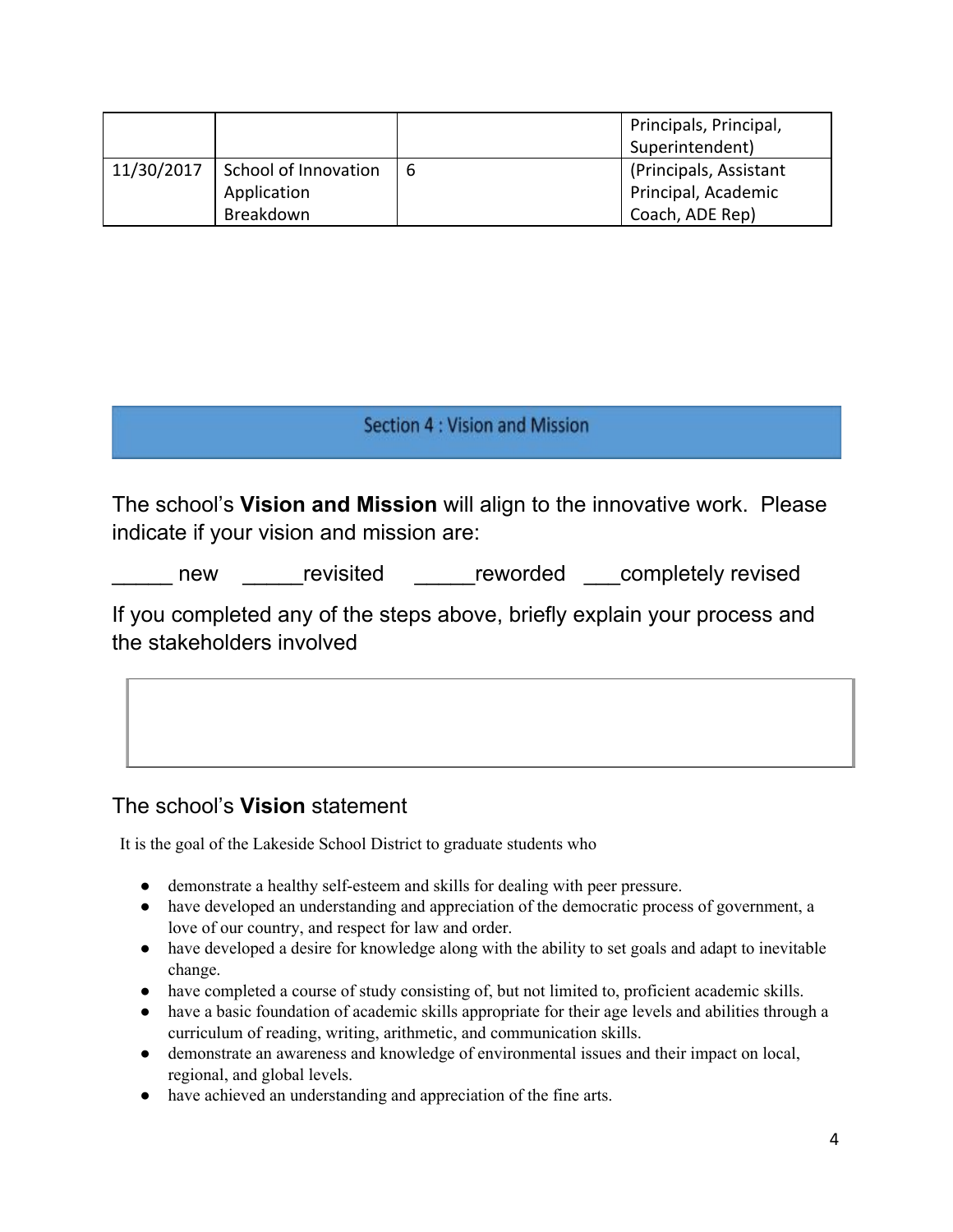- have participated in a physical education and health curriculum that emphasized healthful living habits and their effects on the mind and body.
- are capable of succeeding in an information based society by practicing respect and acceptance for one another, thereby, creating a safe learning environment.
- demonstrate acceptable social behavior.
- have information-gathering skills and are able to express their ideas, both written and spoken, in a concise and articulate manner.
- have used cooperative learning skills, resulting in the development of analytical skills to be used throughout life for purposeful decision making.
- demonstrate a willingness to accept responsibility for their decisions and actions.

# The school's **Mission** statement

The Lakeside School District is committed to helping all students grow through learning by preparing them for an ever-changing world and by providing a safe learning environment that will facilitate the total development of each person.

This mission statement is based upon the following beliefs:

- All individuals have value and worth.
- All individuals have the capability to learn.
- All individuals should be provided the opportunity to become lifelong learners.
- All individuals should be accountable for their own learning.
- All individuals have the responsibility to facilitate learning for one another.

## **Section 5: Goals and Anticipated Outcomes**

Identify the school of innovation goals and performance targets.

# **These may include, but are not limited to, the following goals outlined**

**in [AR Code § 6-15-2803 \(2016\)](http://law.justia.com/codes/arkansas/2016/title-6/subtitle-2/chapter-15/subchapter-28/section-6-15-2803)**

## **(Example of Goal Writing Worksheet at end of Application Form)**

## **Note: Limit the response to no more than five (5) goals.**

| Goal 1 | Increase the educational/learning options for high school students.                                                                                                                                                |
|--------|--------------------------------------------------------------------------------------------------------------------------------------------------------------------------------------------------------------------|
| Goal 2 | Motivate students by providing a digital approach for high school<br>students and offer a different pathway for learning. 100% of students<br>who are enrolled in virtual courses will graduate within four years. |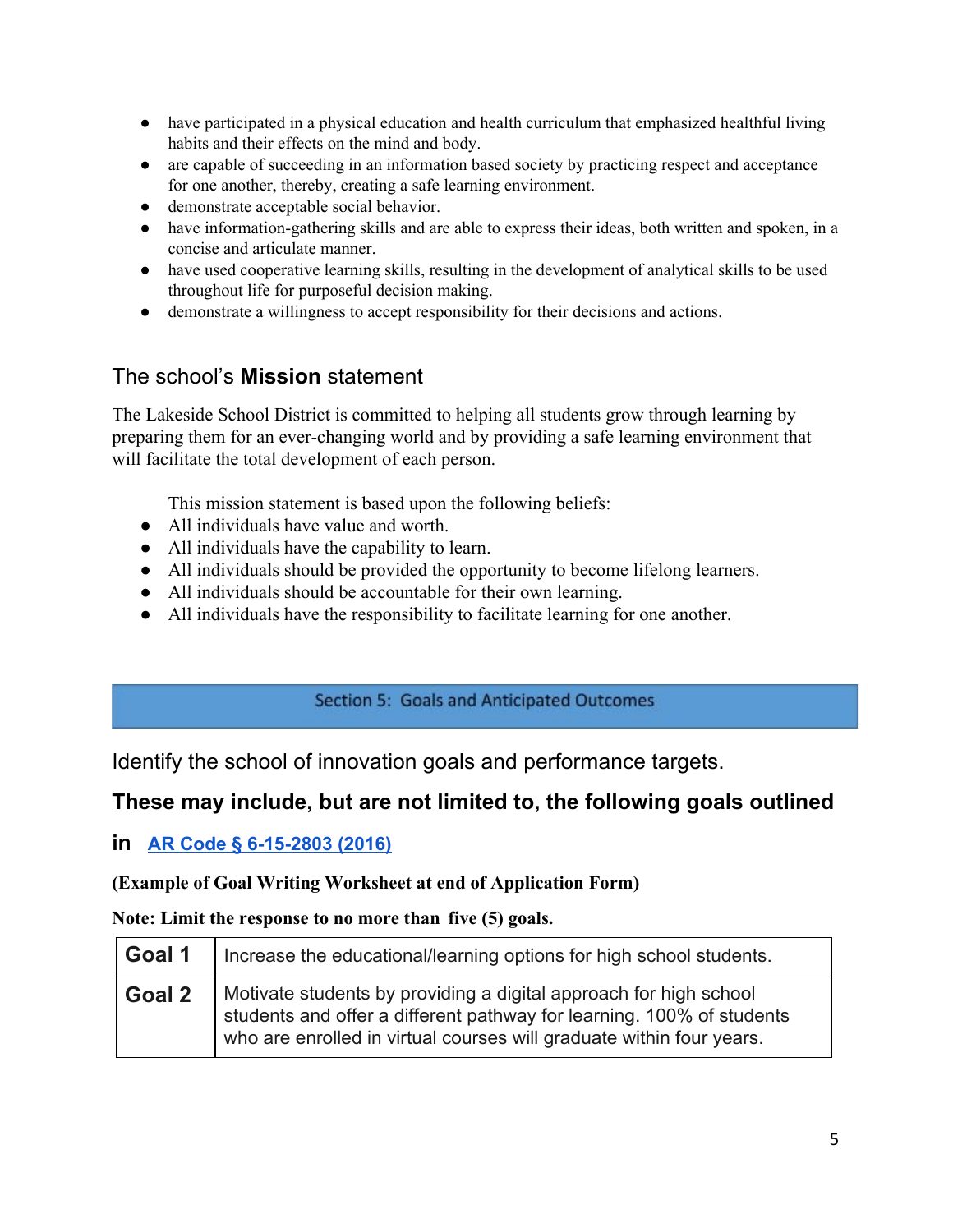## Section 6: Goal Timeline

Please connect the SOI goals to the innovation, rationale, and timeline for implementation. Note: limit the response to no more than five (5) goals.

| <b>Innovation</b><br>Goal                    | <b>Timeline</b><br><b>Rationale</b>         |
|----------------------------------------------|---------------------------------------------|
| Increase the amount<br>Goal 1:               | Some students in<br>Beginning fall 2018     |
| of course offerings                          | today's high schools<br>and ongoing with    |
| Increase the<br>and content delivery         | do not see a "need"<br>review.              |
| educational/learnin<br>methods at Lakeside   | for traditional high                        |
| g options for all<br>High School (through    | school courses.                             |
| students in grades<br>virtual course         | Therefore, those                            |
| $10-12.$<br>offerings)                       | students often choose                       |
|                                              | to be homeschooled,                         |
|                                              | obtain a GED, or                            |
|                                              | dropout altogether.                         |
|                                              | With courses that                           |
|                                              | allow students to                           |
|                                              | invest time in their                        |
|                                              | interests and                               |
|                                              | complete                                    |
|                                              | assignments at                              |
|                                              | whatever times they                         |
|                                              | wish, it is our hope                        |
|                                              | that students find                          |
|                                              | more relevancy in                           |
|                                              | high school.                                |
| Change the delivery<br>Goal 2:               | Beginning fall 2018<br>Many students do not |
| method of<br>Motivate students               | see value in<br>and ongoing with            |
| courses--instead of<br>by providing a        | traditional subjects<br>review.             |
| traditional courses,<br>digital approach for | and, therefore, do not                      |
| students will have<br>high school            | perform well in                             |
| access to online<br>students and offer a     | traditional high                            |
| courses that can be<br>different pathway     | school courses. By                          |
| worked on at any<br>for learning. $100\%$    | offering virtual                            |
| time of day.<br>of students who are          | courses, students are                       |
| enrolled in virtual                          | in more control of                          |
| courses will                                 | their learning.                             |
| graduate within                              | Additionally, by                            |
| four years.                                  | offering virtual<br>courses students who    |
|                                              | cannot perform in the                       |
|                                              |                                             |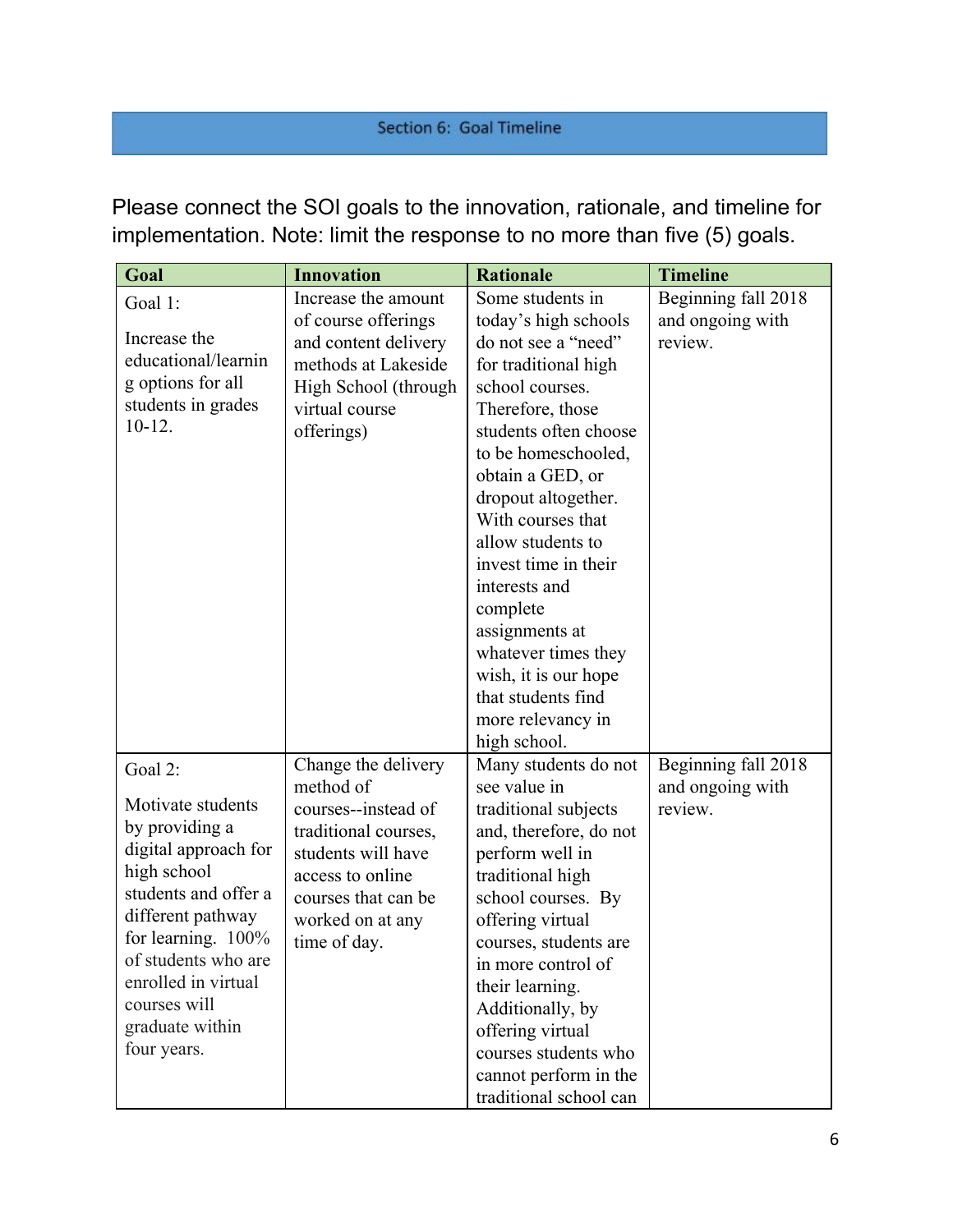| have options for      |
|-----------------------|
| further success.      |
| Therefore, students   |
| who would likely get  |
| a GED, attend         |
| homeschool, or drop   |
| out have an           |
| additional option for |
| success.              |

## Section 7: SOI Innovation Plan Proposed Actions

Describe the school of innovation plan. The action plan must include details such as curriculum to be used, changes to schedules, and changes to courses.

# Complete the following ACTION Plan Timeline

| <b>Date</b><br><b>From-To</b> | Goa<br>l#      | <b>Action</b>                                                                                  | <b>Expected</b><br><b>Outcome</b>                                                                                                     | <b>Materials &amp;</b><br><b>Resources Needed</b>                                        |
|-------------------------------|----------------|------------------------------------------------------------------------------------------------|---------------------------------------------------------------------------------------------------------------------------------------|------------------------------------------------------------------------------------------|
| 06/01/2018                    | 1              | Begin planning for virtual<br>course instructors,<br>schedule, and digital<br>course provider. | Select instructors,<br>build master<br>schedule, select<br>digital course<br>provider                                                 | Master schedule<br>Obtain agreement<br>with digital course<br>provider                   |
| 06/01/2018                    | $\overline{2}$ | Create rules/expectations<br>for virtual course                                                |                                                                                                                                       |                                                                                          |
| 06/01/2018                    | 3              | Start enrollment process.                                                                      | Enroll students                                                                                                                       | eSchool                                                                                  |
| $06/15/2018-$<br>08/01/2018   | $\overline{4}$ | Train instructors                                                                              | Instructors will<br>receive training<br>with digital<br>course provider                                                               | Training for<br>instructors                                                              |
| $06/15/2018-0$<br>8/01/2018   | 5              | Screen students for<br>placement in virtual<br>courses.                                        | Students will<br>participate in an<br>application and<br>interview process<br>to be placed in<br>virtual courses.<br>This will better | Application<br><b>Course Contracts</b><br><b>Student Success</b><br>Interview procedures |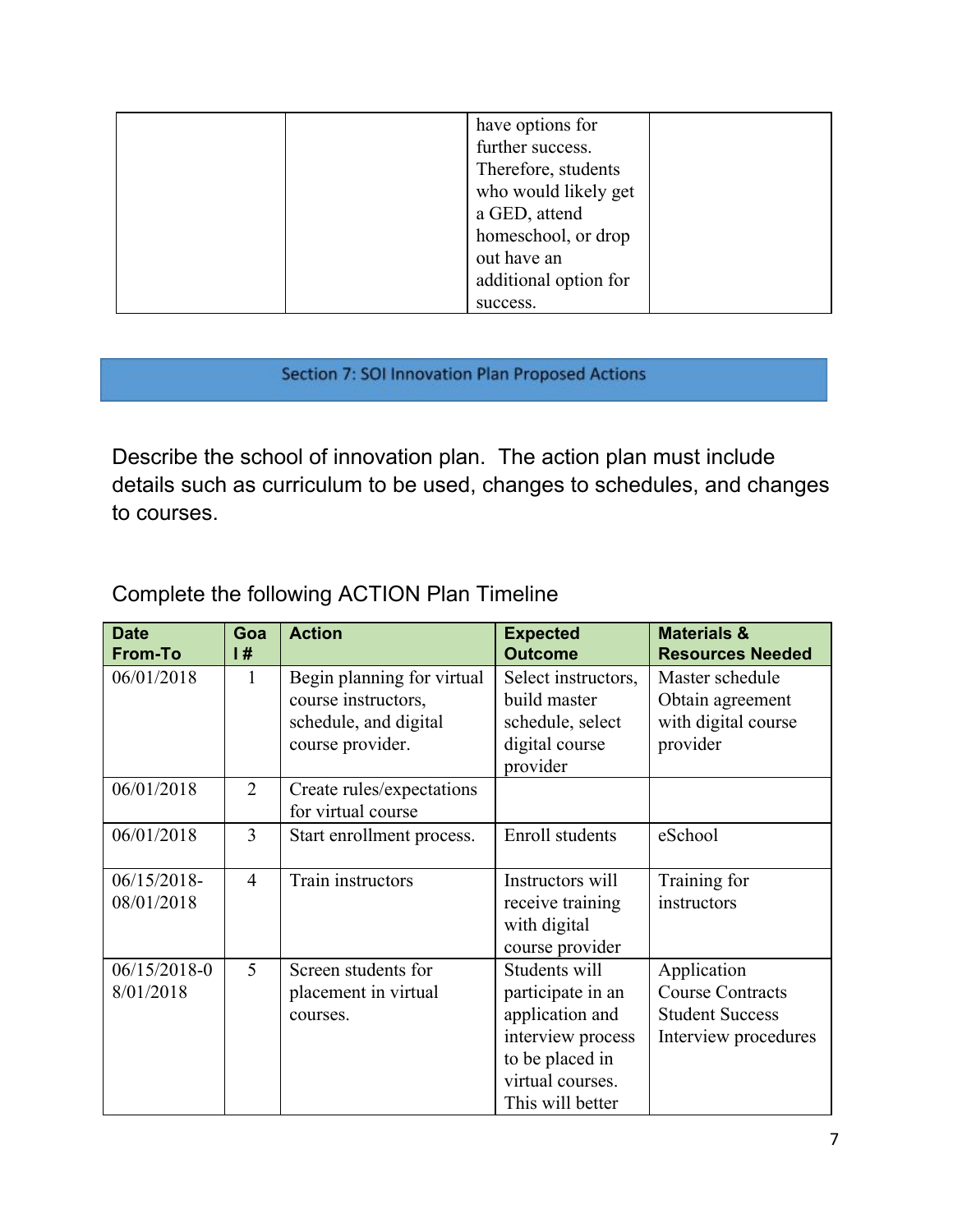|            |   |                                            | ensure student<br>success in the<br>coursework.                                                                            |                               |
|------------|---|--------------------------------------------|----------------------------------------------------------------------------------------------------------------------------|-------------------------------|
| 08/20/2018 | 6 | Students will begin<br>virtual coursework. | At least 20<br>students will be<br>enrolled in a<br>virtual course.                                                        | Virtual course<br>curriculum. |
| Ongoing    | 7 | Reflection                                 | <b>SOI</b> Committee<br>will continue to<br>evaluate and<br>reflect the<br>outcomes of the<br>virtual course<br>offerings. |                               |

In the following table, list the Waiver information needed:

- □ Each law, rule and standard by title, number and description for which a waiver is requested
- □ A rationale for each waiver requested
- □ An explanation of the way that each waiver would assist in implementing the educational program of the school of innovation

The linked chart may assist: [Commonly Granted Waivers](http://www.arkansased.gov/public/userfiles/Learning_Services/Charter%20and%20Home%20School/Charter%20School-Division%20of%20Learning%20Services/Applications/Waiver_Document.pdf)

| Waiver sought                     | Rationale                         | Explanation                 |
|-----------------------------------|-----------------------------------|-----------------------------|
| 10.01.4 The planned               | Students in virtual courses at    | Given the nature of virtual |
| instructional time in each        | Lakeside High School will be      | courses, students will be   |
| school day shall not average      | provided with a list of           | able to complete their      |
| less than six $(6)$ hours per day | deadlines by a highly qualified   | assignments at times that   |
| or thirty $(30)$ hours per week.  | instructor. Additionally,         | best fit their schedules.   |
|                                   | students will be able to meet     | The students will no        |
|                                   | with instructors at established   | longer be constrained by    |
|                                   | times (either face-to-face or via | the traditional school      |
|                                   | video chat). The students will    | schedule of                 |
|                                   | be able to work at their own      | 8:00am-3:00pm               |
|                                   | pace (within the constraints of   | Monday-Friday. The          |
|                                   | the list of deadlines).           | coursework has been         |
|                                   |                                   | designed to ensure that     |
|                                   |                                   | approximately 120 clock     |
|                                   |                                   | hours will be required to   |
|                                   |                                   | complete the credited       |
|                                   |                                   | course.                     |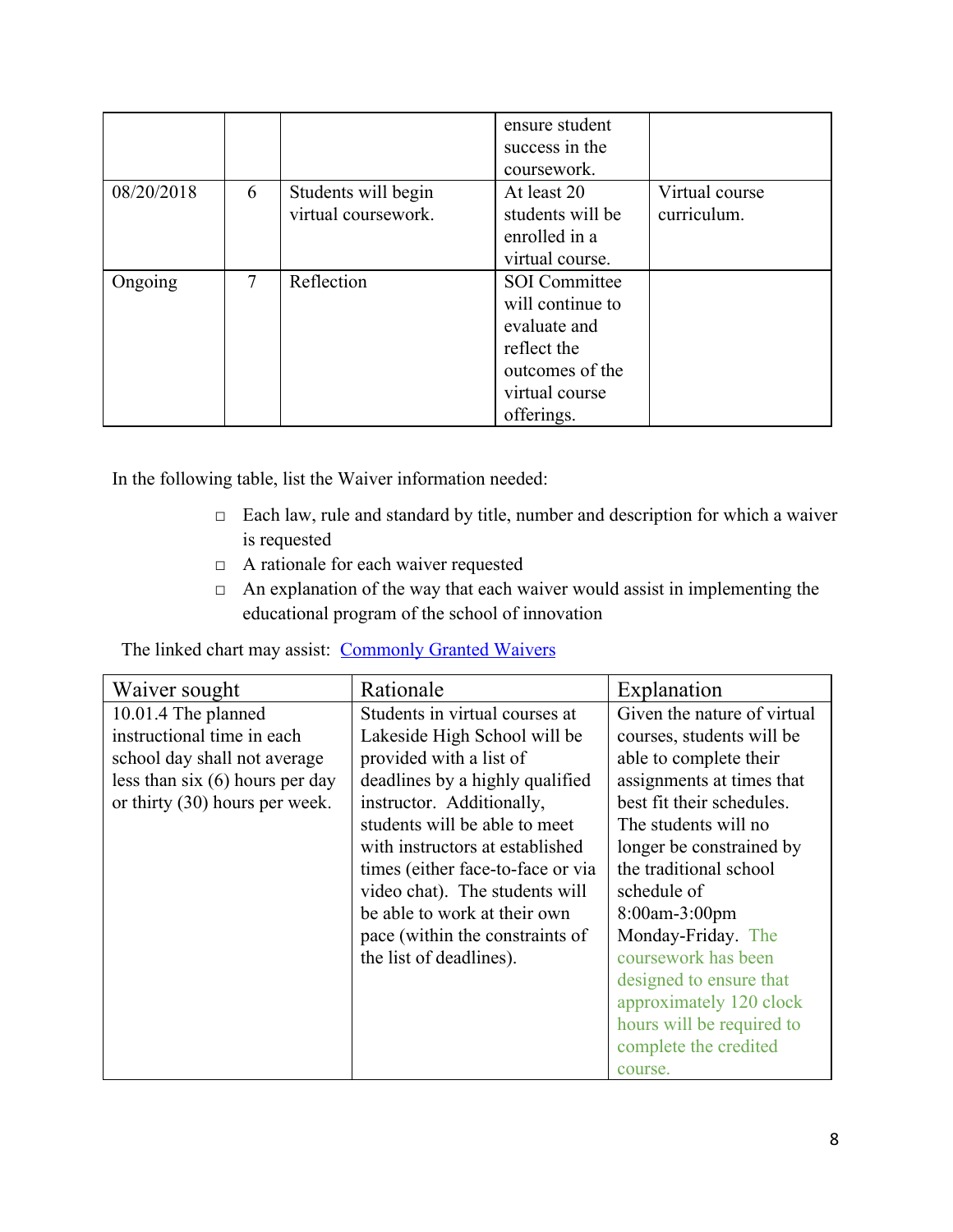| 6-18-211 Mandatory<br>attendance for students in<br>$grades$ 9-12.<br><b>ARKANSAS</b><br><b>DEPARTMENT OF</b><br><b>EDUCATION RULES</b><br><b>GOVERNING THE</b><br><b>ARKANSAS MANDATORY</b><br><b>ATTENDANCE</b><br><b>REQUIREMENTS FOR</b><br><b>STUDENTS IN GRADES</b><br><b>NINE THROUGH TWELVE</b> | Students in virtual courses at<br>Lakeside High School will be<br>provided with a list of<br>deadlines by a highly qualified<br>instructor. The students will be<br>able to work at their own pace<br>(within the constraints of the<br>list of deadlines). | Students may not be "in<br>class" during the<br>instructional day as they<br>will be either online or<br>working via computer with<br>their instructor during the<br>day and throughout the<br>week as needed.                                                                   |
|---------------------------------------------------------------------------------------------------------------------------------------------------------------------------------------------------------------------------------------------------------------------------------------------------------|-------------------------------------------------------------------------------------------------------------------------------------------------------------------------------------------------------------------------------------------------------------|----------------------------------------------------------------------------------------------------------------------------------------------------------------------------------------------------------------------------------------------------------------------------------|
| AR Code § 6-16-102 School<br>day hours                                                                                                                                                                                                                                                                  | Students in virtual classes may<br>progress through their<br>instruction at a faster rate and<br>not require the 6 hours or 30<br>hours per week of instructional<br>time.                                                                                  | Students may not be "in<br>class" during the<br>instructional day as they<br>will be either online or<br>working via computer with<br>their instructor during the<br>day and throughout the<br>week as needed.                                                                   |
| $6 - 18 - 213(a)(2)$ Attendance<br>records and reports generally.                                                                                                                                                                                                                                       | Students in virtual courses will<br>not have to be physically<br>present in elassrooms;<br>therefore, attendance records<br>for virtual classes will not be<br>maintained.                                                                                  | Students will validate<br>participation in virtual<br>courses through scheduled<br>online meetings with the<br>instructor as well as the<br>completion of assessments<br>and assignments.                                                                                        |
| 10.02.5 A teacher shall not be<br>assigned more than one<br>hundred fifty (150) students.                                                                                                                                                                                                               | Students in virtual courses will<br>not be physically in teachers'<br>classes. Students will work at<br>their own pace--receiving<br>instruction from teachers at<br>times outside of the school day.                                                       | Instructors will meet with<br>students at times outside of<br>the traditional school<br>schedule (through video<br>conferencing). Therefore,<br>these students should not<br>be included in the 150<br>students a teacher may<br>have in his/her class<br>during the school day. |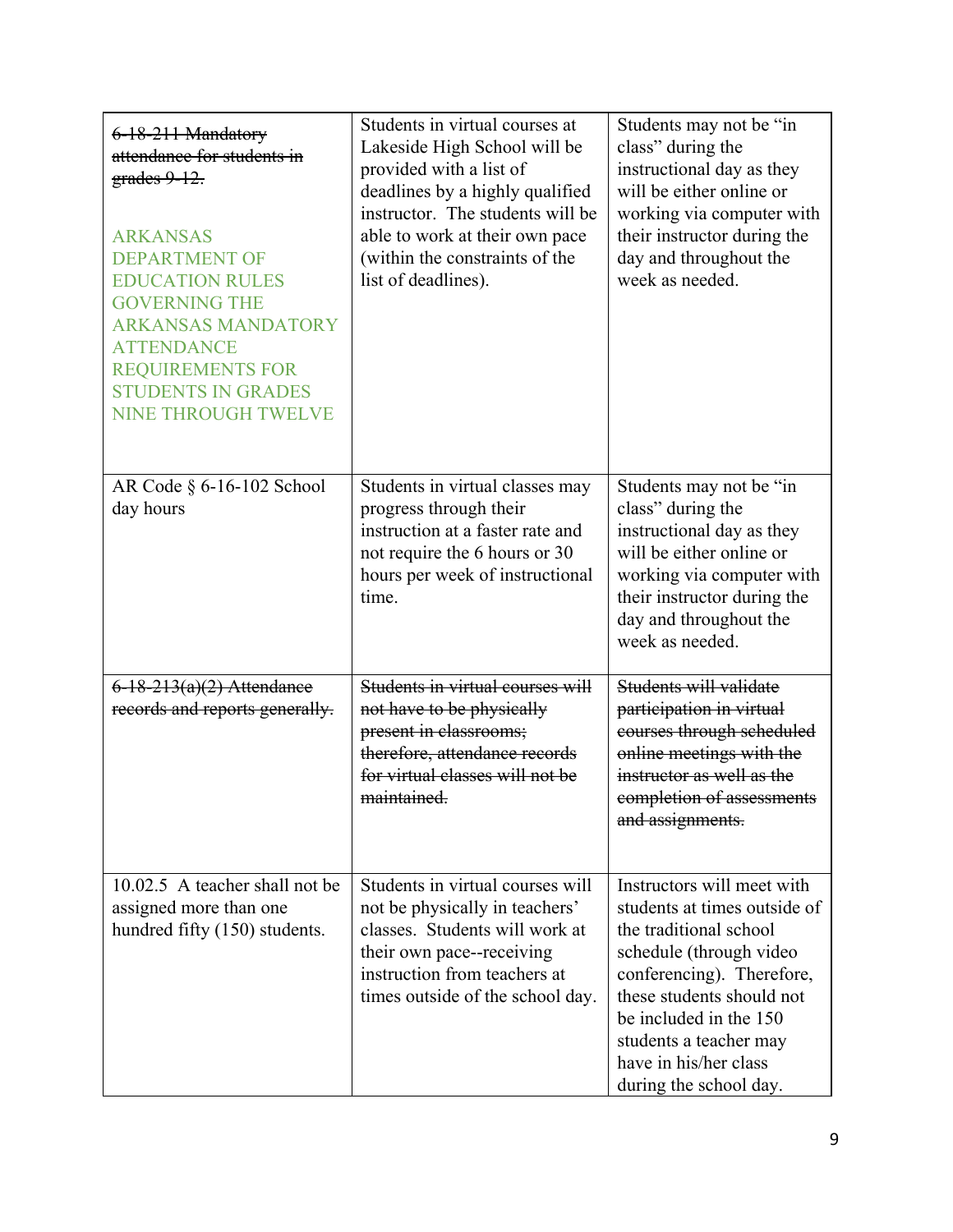#### Section 9: Council of Innovation

The Council of Innovation is composed of teachers, classified employees, the building principal or designee, parents, community members, students and minority membership in schools with at least a 10% minority student population. The council shall generate innovative ideas and proposals of its own and from other stakeholders to determine the content of the plan that will be voted on by the school employees.

#### **Council of Innovation**

Minority populations that comprise over 10% of school population (List all minorities that are over 10%) Hispanic/Latino--10.2%

| Name of council       | Representative          | Minority  | <b>Council Position</b> | Date elected |
|-----------------------|-------------------------|-----------|-------------------------|--------------|
| member                | group                   |           |                         |              |
| Darin Landry          | Principal               | <b>No</b> | Chair                   | 9/30/2017    |
| <b>Blake Campbell</b> | Assistant               | <b>No</b> | Member                  | 9/30/2017    |
|                       | Principal               |           |                         |              |
| Peggy Stratton        | Counselor               | <b>No</b> | Member                  | 9/30/2017    |
| <b>Brad Launius</b>   | Teacher                 | No        | Member                  | 12/12/2017   |
| Matt Balcom           | Teacher                 | No        | Member                  | 12/12/2017   |
| Chris Slaton          | Teacher                 | <b>No</b> | Member                  | 12/12/2017   |
| <b>Heather Guill</b>  | <b>Classified Staff</b> | No        | Member                  | 12/12/2017   |
| <b>Tyler Tidwell</b>  | Student                 | Yes       | Member                  | 12/15/2017   |
| Dariana Robledo       | Student                 | Yes       | Member                  | 12/15/2017   |
| <b>Staci Newell</b>   | Parent                  | <b>No</b> | Member                  | 12/15/2017   |

(Minority representation on council is required for each 10% minority)

#### Section 10: Shared Leadership

#### **Shared Leadership**

Complete the following chart to document collaborative opportunities for shared leadership with all stakeholders including staff, parents, and community members about the School of Innovation.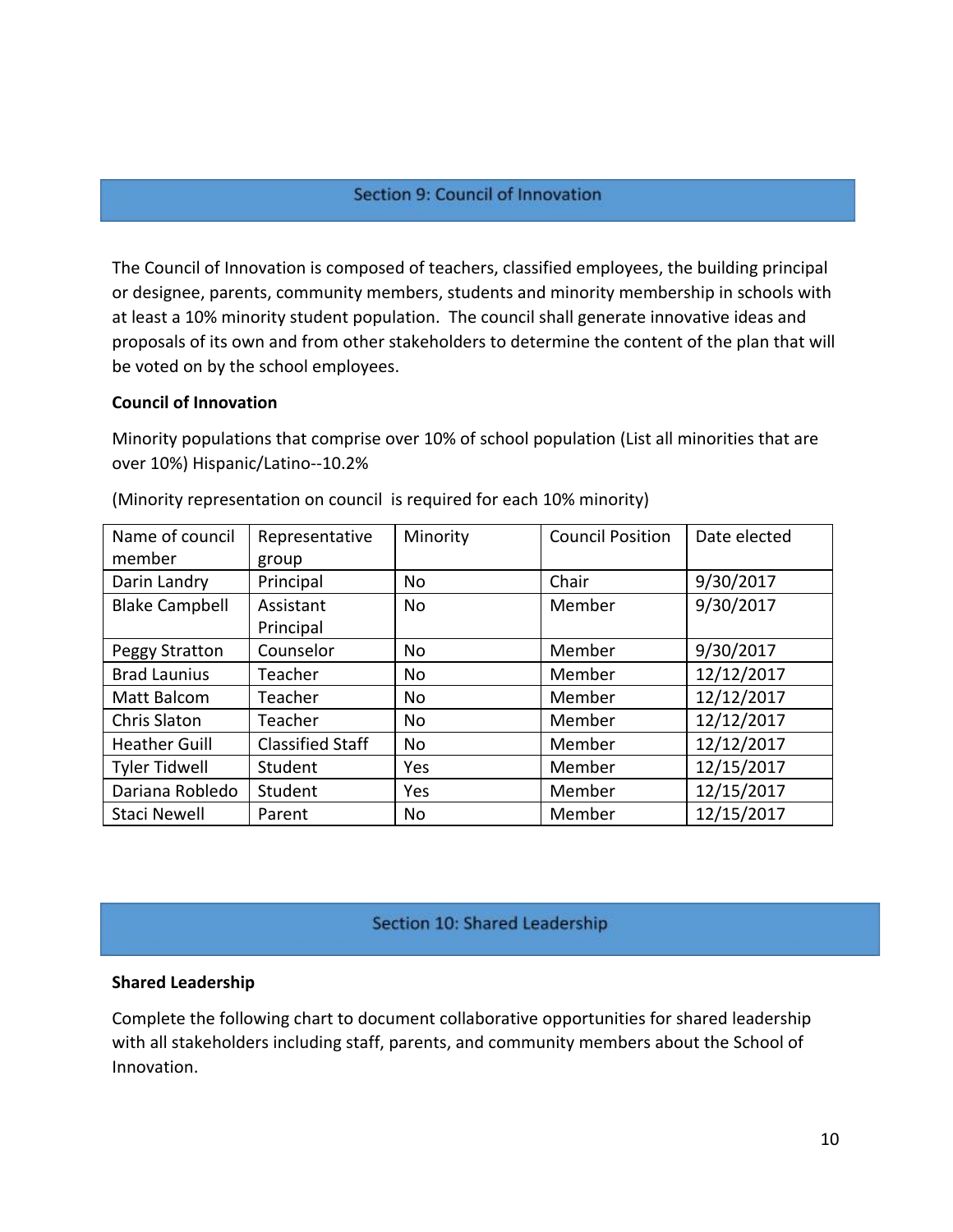Include all meetings pertaining to the School of Innovation. Include meetings that occurred before Council of Innovation was formed. Include Council of Innovation meetings.

| <b>Meeting</b><br>date | <b>Meeting</b><br>Purpose           | <b>Focus</b><br>Audience | Number of<br><b>Attendants</b> | <b>Meeting Outcome/Planned</b><br>next steps                                          |
|------------------------|-------------------------------------|--------------------------|--------------------------------|---------------------------------------------------------------------------------------|
| 12/19/2017             | <b>SOI Council</b><br>Meeting       | Council                  | 7                              | First meeting of council<br>Introduction of plan                                      |
| 1/10/2018              | <b>SOI Council</b><br>Meeting       | Council                  | 8                              | Beg plan for application for<br>submission                                            |
| 1/15/2018              | <b>Staff</b><br>Meeting             | <b>Building</b><br>Staff | 104                            | Discuss plan with entire staff<br>Outline                                             |
| 1/19/2018              | SOI<br>Leadership<br>Team           | Admin                    | 5                              | Prepare and complete<br>application                                                   |
| 1/23/2018              | <b>SOI Council</b><br>Meeting       | Council                  | 9                              | Review and finalize application<br>for submission                                     |
| 1/30/2018              | School<br>Board<br>Presentatio<br>n | School<br>Board          | 5                              | SOI Council presented the plan<br>to the Lakeside School Board<br>for their approval. |

## Section 11: Election Results

## **School Name:**

## **Election Result**

Faculty and staff of the school must vote on the innovation plan presented by the Council of Innovation. Sixty percent of the school employees must vote in favor for the application to be submitted to the ADE. Provide the election result below:

| Number of Licensed and Classified Staff             | 104 |
|-----------------------------------------------------|-----|
| Number of Staff who voted                           | 94  |
| Number of Staff who voted for the Proposed Plan     | 94  |
| Number of Staff who voted against the proposed plan | O   |